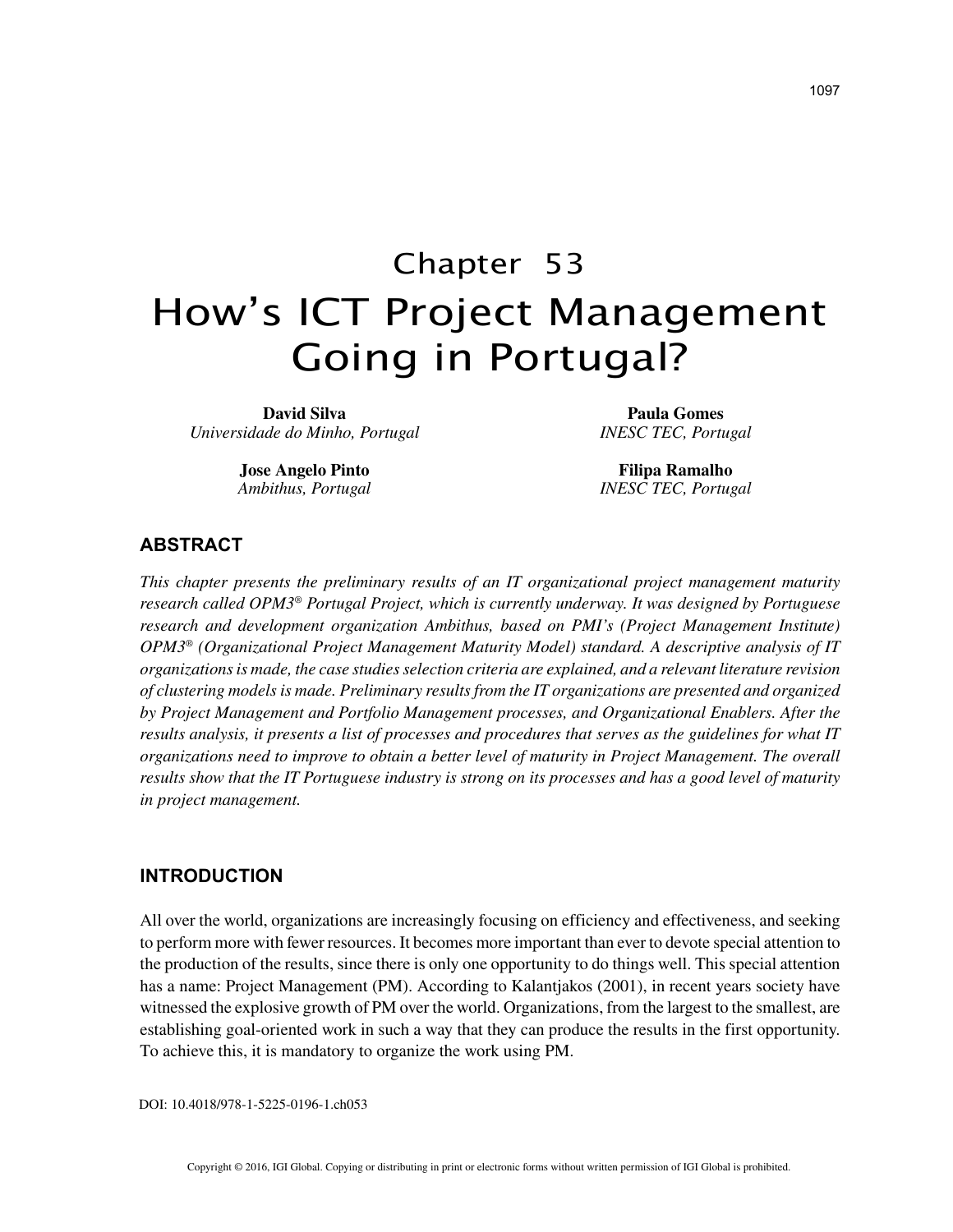The concept of Best Practices (BP) has been developed as a set of things or actions that organizations consistently use, showing results superior to those achieved with other means. In addition, a "best" practice can evolve to become better as improvements are discovered. BP is considered by some as a business buzzword, used to describe the process of developing and following a standard way of doing things that multiple organizations can use. In PM, a BP is a great organizational process for a substantial number of Project Managers that assess particular practice as a favourable means for achieving certain outcome (goal and/or objective). According to Bjørkeng, Clegg & Pitsis (2009), the concept practice, in the work context, defines a particular operation or method as active, not being merely a process punctuated by events, but a movement that develops through the intensity of connections that lead the construction process.

The BP are made available to Project Managers to implement in their areas of expertise and professional intervention. These BP are also seen/understood as an impulse to eliminate or reduce a given problem, or the fomentation of a simple change that is often driven by the overwhelming era in that we live in, (we are dependent on continuous information and communication) making also possible the existence and/or opening of new business opportunities.

As usually understood by most people, a project is always temporary, always has a purpose, and may be aiming the creation of products, services or simply achieve a certain result. There are some good projects that aren't always successful, by a whole raft of reasons: deadlines are not met, the result was not the intended or expected costs are exceeded. To prevent such situations from happening, the Project Managers began to reference the concept of maturity in projects, addressing the use of BP, preferably suitable to the organization in which the project is allocated and adapting to the area of action, size, complexity, and resources of the organization. It is exactly because of this need that the OPM3® model appears.

## **OPM3® Model**

In 2003, the Project Management Institute (PMI) proposed the OPM3® (Organizational Project Management Maturity Model), which, not only provides a systematic evaluation and improvement method for the organization from a single project to a portfolio of projects, but also, for the first time, introduces and solidifies the BP in each of the commercial procedure (Fahrenkrog, Wesman, Lewandowski, & Keuten, 2003). OPM3® is a model of maturity, a framework that organizations use to identify and implement changes to improve their PM processes, which is intended to be adopted by Project Managers and organizations in general, as a global standard for the organizational PM (Fahrenkrog et al., 2003).

This model includes tools and methods that allow the continuous assessment, diagnostic techniques that identify potential problems and deficiencies within the projects as well as the detailed design of the improvements to be implemented. The OPM3<sup>®</sup> "is organized as a book containing the explanatory information on the model, a master list of project practices, considered to be the best in Management, a means of assessing the state of Organizational Project and a glossary (...) containing the detailed cataloguing of capabilities that lead to best practices and the information necessary to help the Project Manager to use these data to develop a plan for improving your organization" (Fahrenkrog et al., 2003, p. 2).

OPM3® compares the organizational activities with BP, assessing them in project, program and portfolio management by analysing Capabilities, presence of specific organizational activities that have been